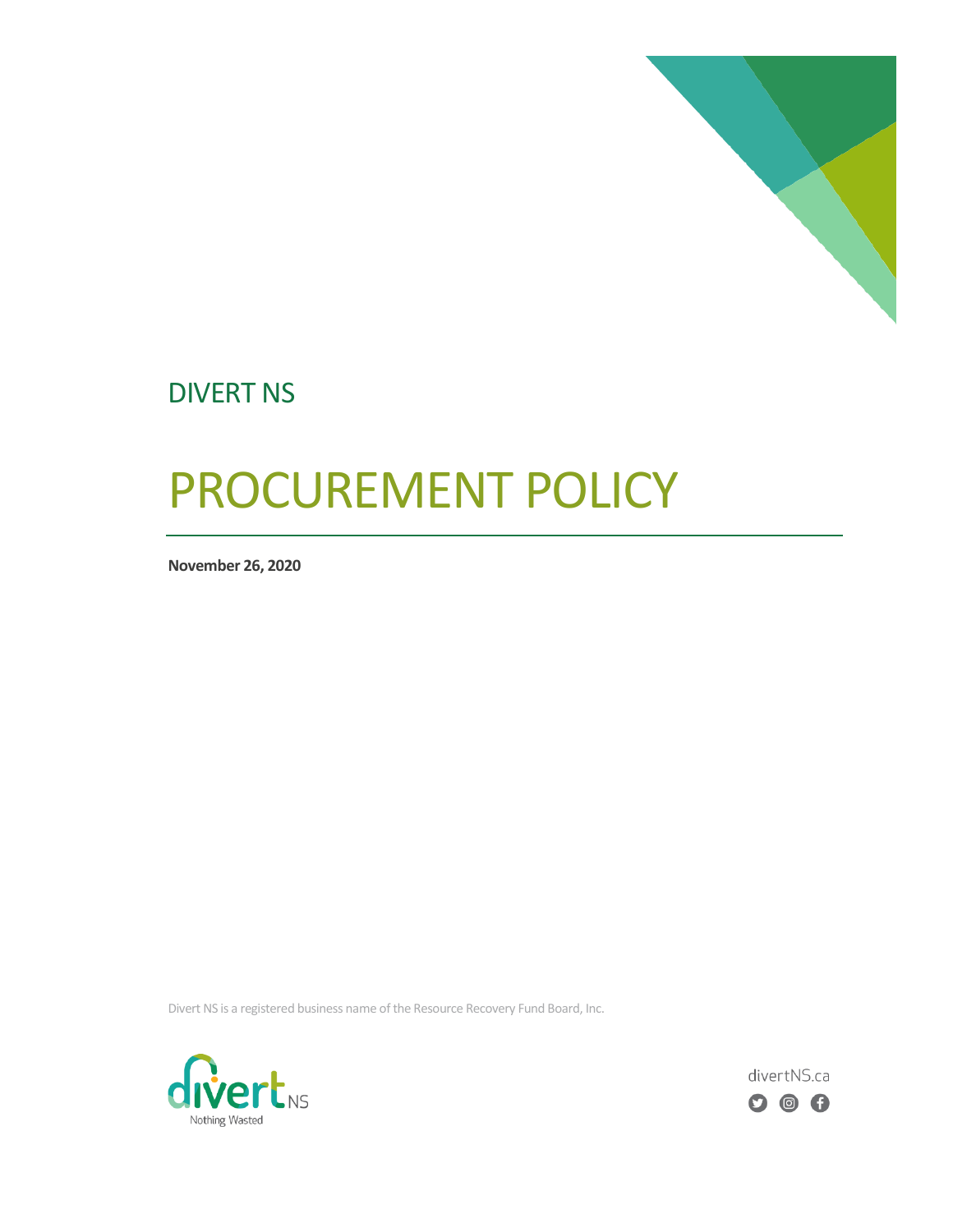### **TABLE OF CONTENTS**

Questions and enquiries regarding this policy may be directed to:

CEO, Divert NS 35 Commercial Street, Suite 400 Truro, Nova Scotia **B2N 3H9** E: info@divertns.ca Toll-Free: 1-877-313-7732 Local: (902) 895-7732



 $\mathbf{i}$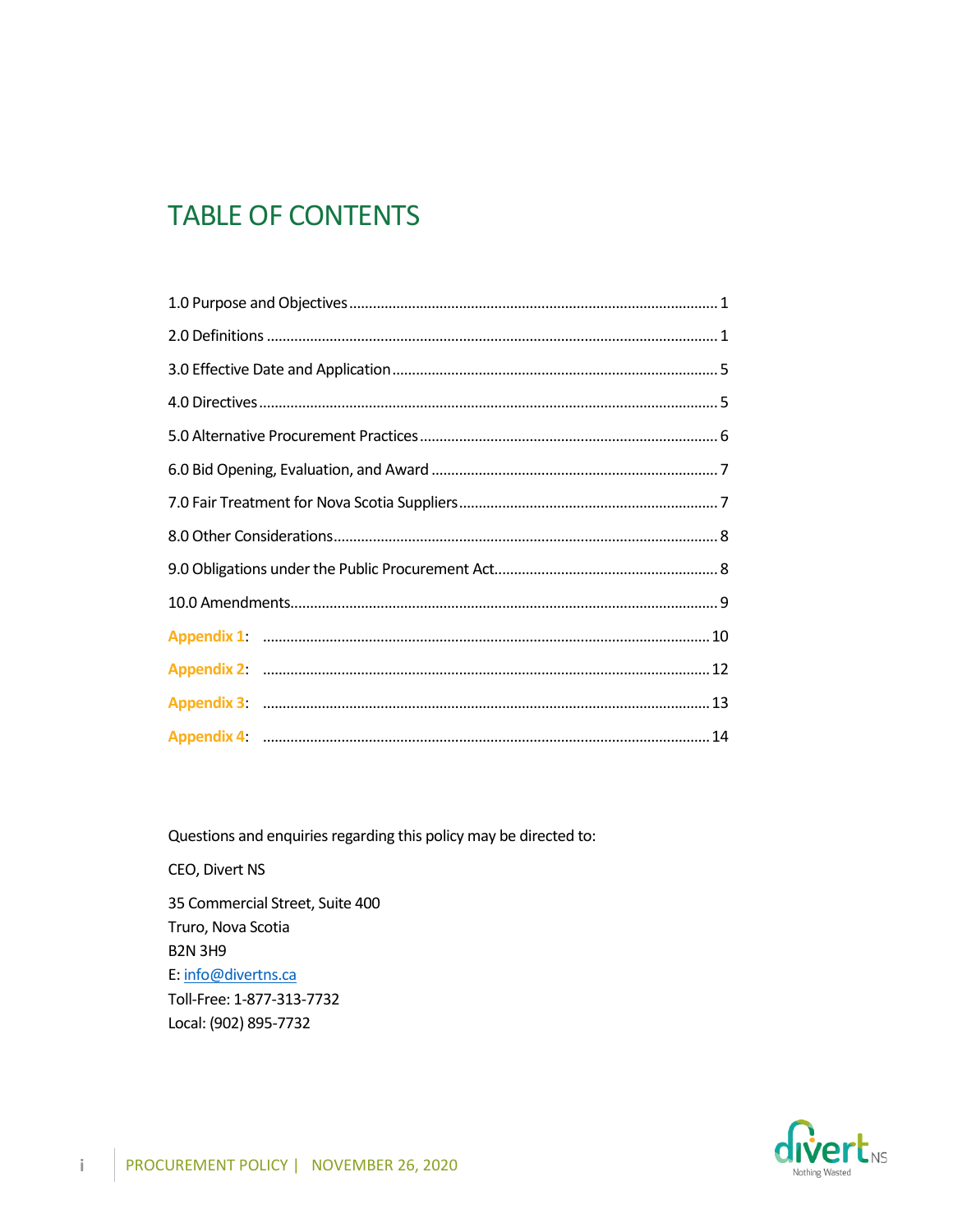# 1.0 PURPOSE AND OBJECTIVES

The purpose of this policy is to ensure that all Divert NS Procurement Activity aligns with, and is carried out in a manner consistent with:

- the **Mission Statement** of Divert NS;
- the [Mandates](https://divertns.ca/about-us) of Divert NS; and
- the obligations of Divert NS as a [Public Sector Entity](https://procurement.novascotia.ca/media/53979/public_sector_entities_under_the_public_procurement_act_2019.pdf) under th[e Public Procurement Act.](https://nslegislature.ca/sites/default/files/legc/statutes/public%20procurement.pdf)

In doing so, Divert NS is committed to:

- Procuring Goods, Services, Facilities and Construction in a manner that is open, fair, transparent and consistent, while respecting all legislative and trade agreement obligations;
- Encouraging competition among equally qualified and capable vendors and ensuring they are given equal opportunity to bid on Divert NS Procurement Activity;
- Promoting Sustainable Procurement in all procurement decisions, including identifying and exploring opportunities to work with and support social enterprises and businesses that are owned by and/or who employ under-represented populations;
- Encouraging innovative procurement ideas and solutions;
- Procuring environmentally friendly/preferable products and services to the greatest extent practical;
- Achieving Best Value in all procurement decisions resulting from pursuit of the above objectives; and
- Being accountable for all procurement decisions.

## <span id="page-2-0"></span>2.0 DEFINITIONS

For the purposes of this policy, the following definitions are provided:

#### **Alternative Procurement Practices**

Specialized or exceptional practices that allow for deviation from the procurement processes that the value or nature of the Goods, Services, Facilities or Construction would normally require. This could include a non-competitive procurement in the place of a competitive process, and a limited competition in the place of an open competition.

#### **[Atlantic Provinces Standard Terms and Conditions](https://atlanticsuppliers.ca/as-english/acts-regulations/atlantic-provinces-standard-terms-and-conditions-goods-and-services)**

Standard instructions that support Public Tenders issued by the four Atlantic provinces for goods and services, as may be amended from time to time.

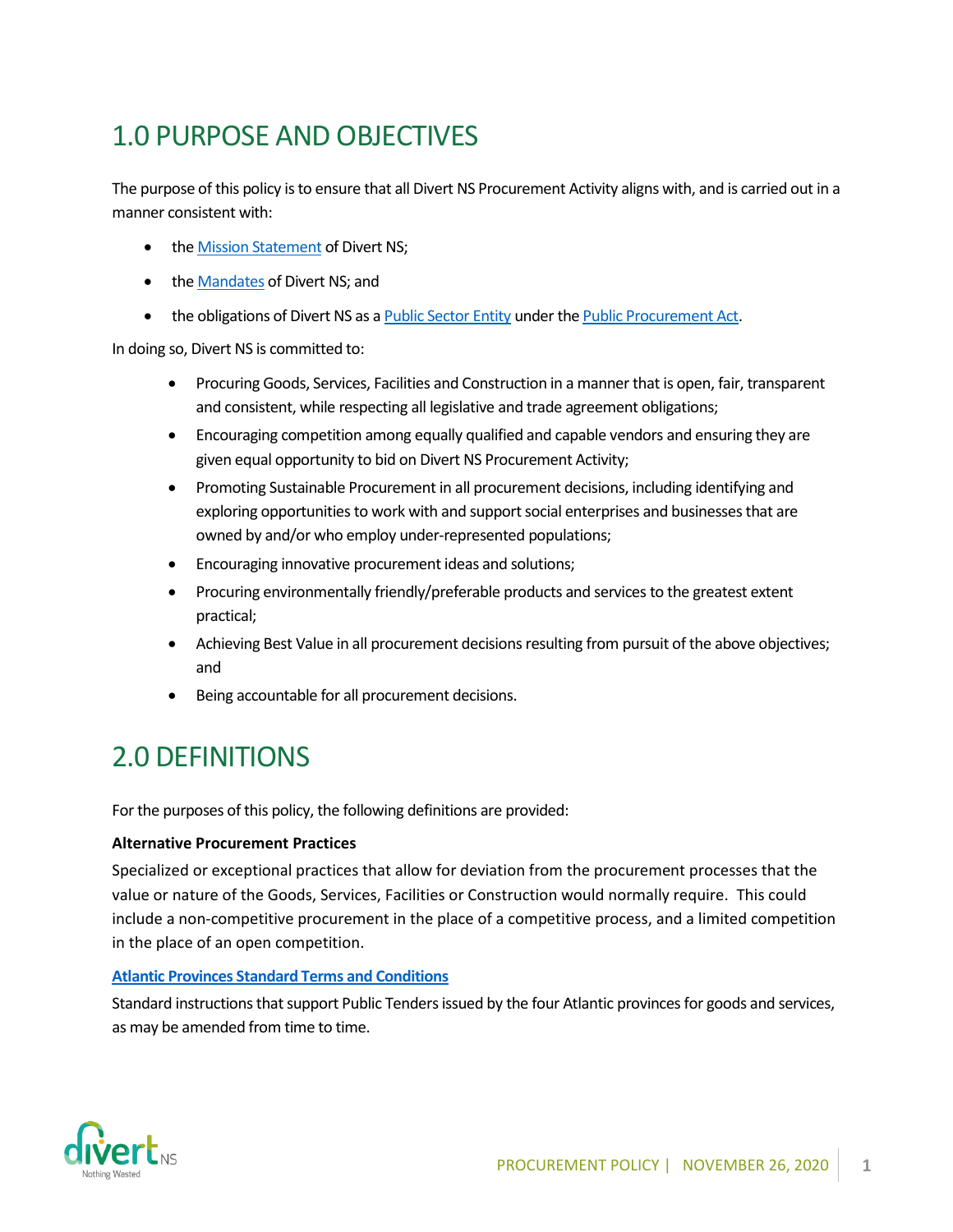#### **Best Value**

Best value is achieved by evaluating bids not only on purchase price, but also assessing the value of environmental, economic and social considerations(i.e. Sustainable Procurement), as well as delivery, servicing and the capacity of the supplier to meet other criteria as stated in the tender documents.

#### **Bid**

A submission in response to a solicited procurement opportunity to provide Goods, Services, Facilities or Construction.

#### **Board of Directors(the "Board")**

The appointed and elected members, including the Chair, of the Divert NS Board of Directors.

#### **Chief Executive Officer (CEO)**

The Chief Executive Officer as appointed by the Board, or Acting Chief Executive Officer as appointed by the Board or CEO.

#### **Construction**

The construction, reconstruction, demolition, repair, or renovation of a building, structure, road or other engineering or architectural work, excluding the professional consulting services related to the Construction agreement/contract unless they are included in the procurement.

#### **[Construction Contract Guidelines](https://procurement.novascotia.ca/media/54534/guide_construction%20contract%20guidelines%2017-06-15.pdf)**

Standard instructions developed in consultation with the Construction Association of Nova Scotia that support construction tenders.

#### **Divert NS**

The registered operating name of Resource Recovery Fund Board Incorporated.

#### **Environmentally Friendly/Preferable Products**

Goods and/or materials that have a less adverse impact on human health and the environment when compared with competing goods and/or materials. Such determinations are typically made by comparing available manufacturer's information which may, and ideally would, include a life-cycle assessment of the good or material, which gives consideration to impacting factors such as raw materials acquisition, production, manufacturing, packaging, distribution, reuse, operation, maintenance, and/or waste management of the good or material. See **Appendices 3 and 4** for more details.

#### **Environmentally Friendly/Preferable Services**

Services that have a more beneficial or less adverse impact on human health and the environment when compared with competing services. See **Appendices 3 and 4** for more details.

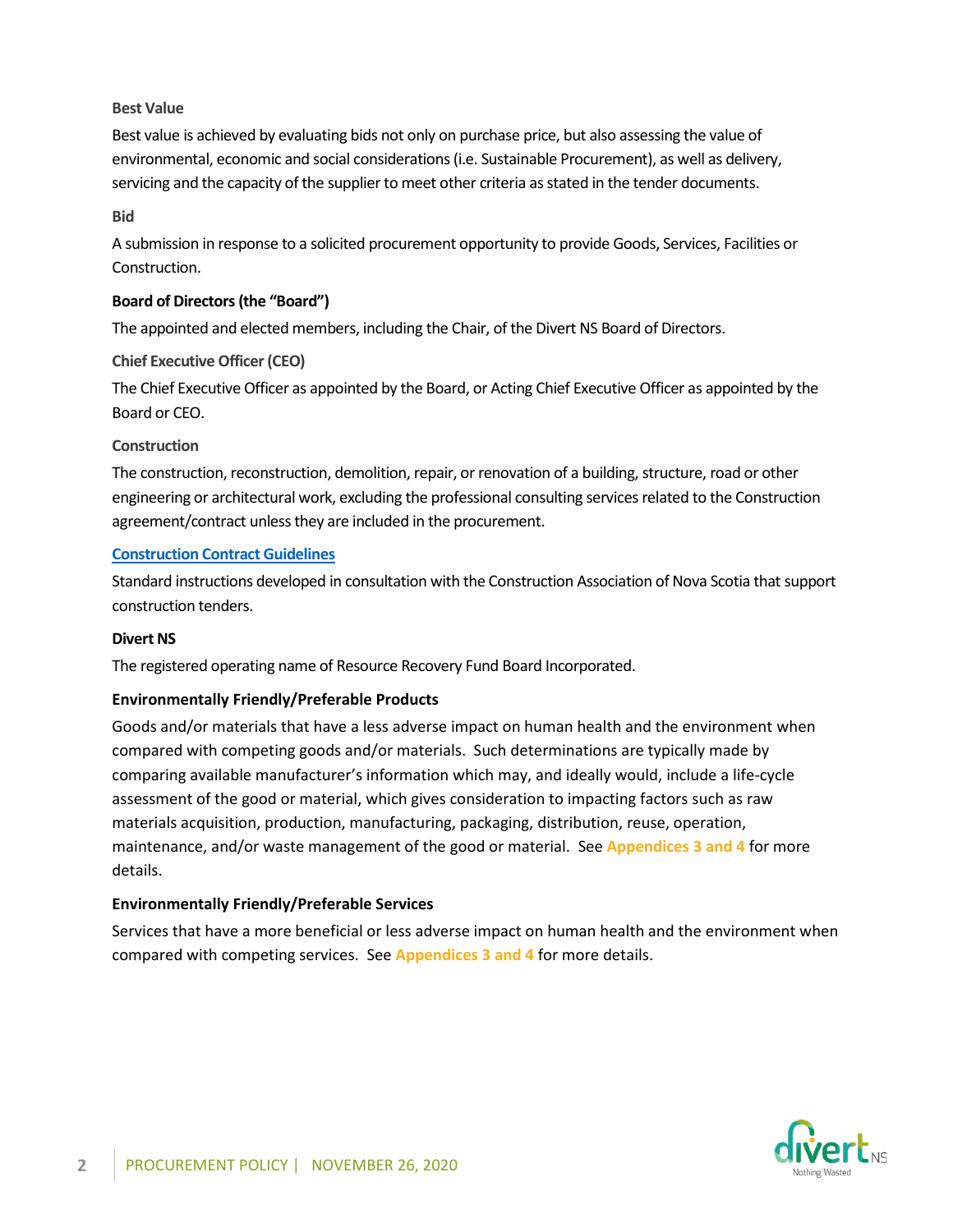#### **Facilities**

All buildings and/or other properties, including land, which Divert NS either owns or may acquire through a sale-purchase agreement or by way of lease or rental agreement/contract for the purpose of carrying out its business or which, in the case of Divert NS-owned buildings and/or properties, including land, may be leased/rented to a tenant for the purpose of carrying out the tenant's business.

#### **Goods**

Materials, furniture, merchandise, equipment, stationery and other supplies required by Divert NS for the transaction of its business and affairs and includes services that are incidental to the provision of such supplies.

#### **Practical**

The environmentally friendly or preferred products and services are able to perform the intended function with sufficient performance.

#### **Procurement Activity**

The acquisition of all Goods, Services, Facilities or Construction procured by purchase outright or by way of agreement/contract, including lease or rental. See **Appendix 2** for an outline of the various solicitation tools that can be used to facilitate acquisition.

#### **Procurement Personnel**

Those Divert NS employees responsible for initiating and managing Procurement Activity for the organization.

#### **Procurement Value**

The value of the Goods, Services, Facilities or Construction acquired, excluding taxes. Where an agreement/contract is required, this value includes all options whether exercised or not. For Facilities this value is typically the purchase price identified in a sale-purchase agreement or is determined by the monthly lease/rental amount multiplied by the number of months in the term of the lease/rental agreement.

#### **Procurement Value Thresholds**

May mean either "Low-Value" thresholds where maximum dollar amounts are set under this policy for Procurement Activity not normally requiring a Public Tender, or "High-Value" thresholds where minimum dollar amounts are set under this policy for Procurement Activity normally requiring a Public Tender.

#### **Procurement Web Portal(s)**

May mean either the Divert NS website where all of its procurement opportunities are posted (currently [bids&tenders\)](https://divertns.bidsandtenders.ca/Module/Tenders/en), or the [Nova Scotia Procurement Services website](https://procurement.novascotia.ca/ns-tenders.aspx) where all Divert NS "High-Value" procurement opportunities are also posted.

#### **Proponent**

The person/business entity responding to a solicited procurement opportunity and may also be referred to as a bidder, respondent, (potential) supplier, (potential) service provider or vendor.

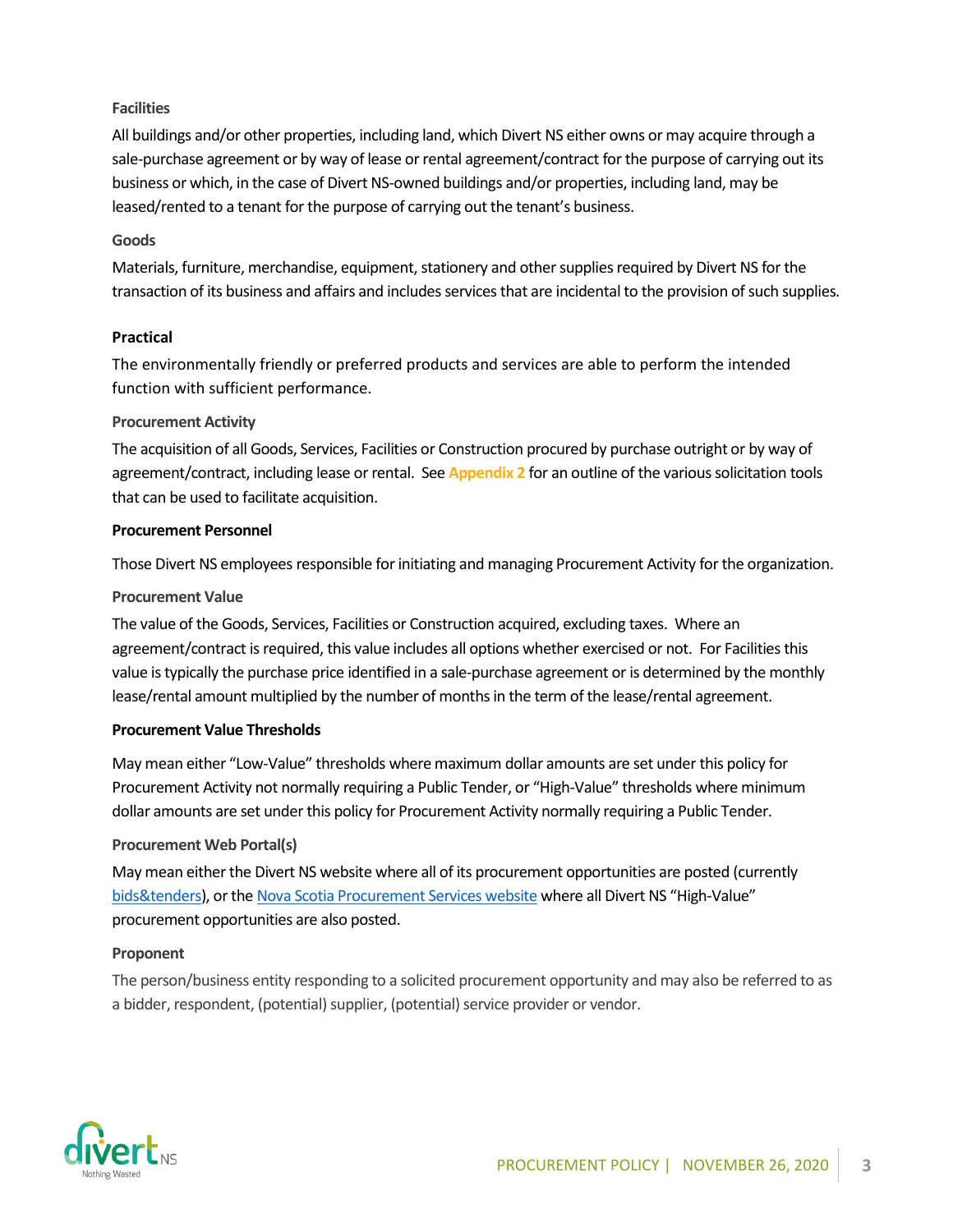#### **Public Advertisement**

Advertisement of a Public Tender Notice on the Procurement Web Portal(s) and, only if/where deemed appropriate, also via local, provincial and/or national media platforms.

#### **[Public Procurement Act](https://nslegislature.ca/legc/bills/61st_3rd/3rd_read/b023.htm#:~:text=1%20This%20Act%20may%20be%20cited%20as%20the,consistent%20and%20transparent%20manner%20resulting%20in%20best%20value%3B) (PPA)**

An Act outlining the rules related to the Procurement Activity of all public sector entitiesin the Province of Nova Scotia.

#### **Public Tender**

Procurement for Goods, Services, Facilities or Construction obtained through Public Advertisement.

#### **Public Tender Notice**

Notice of intent to procure Goods, Services, Facilities or Construction via Public Tender.

#### **Reasonable Cost**

The environmentally friendly or preferred products and services are available for purchase at a price point which is no more than twenty percent (20%) higher than that of non-environmentally friendly or preferred products and services.

#### **Resource Recovery Fund Board Incorporated**

A not-for-profit corporation established under th[e Nova Scotia Solid Waste-Resource Management](https://www.novascotia.ca/just/regulations/REGS/envsolid.htm#:~:text=Solid%20Waste-Resource%20Management%20Regulations%20-%20Environment%20Act%20%28Nova,consolidation%20is%20unofficial%20and%20is%20for%20reference%20only.)  [Regulations](https://www.novascotia.ca/just/regulations/REGS/envsolid.htm#:~:text=Solid%20Waste-Resource%20Management%20Regulations%20-%20Environment%20Act%20%28Nova,consolidation%20is%20unofficial%20and%20is%20for%20reference%20only.) and the legal registered corporate name under which Divert NS operates.

#### **Services**

Services required by Divert NS for the transaction of its business and affairs, excluding services provided by an employee through a personal services contract.

#### **Sustainable Procurement**

Sustainable procurement involves taking a holistic approach to obtain Best Value. This will be done by integrating the following considerations in the procurement process:

- Environmental considerations, e.g. Green House Gas Reduction, Waste Reduction, Toxic Use Reduction;
- Economic considerations, e.g. Life Cycle Cost, Fiscal Responsibility, Support for the Local Economy; and
- Social considerations, e.g. Employee Health and Safety, Inclusiveness and Fair Wage, Health Promotion.

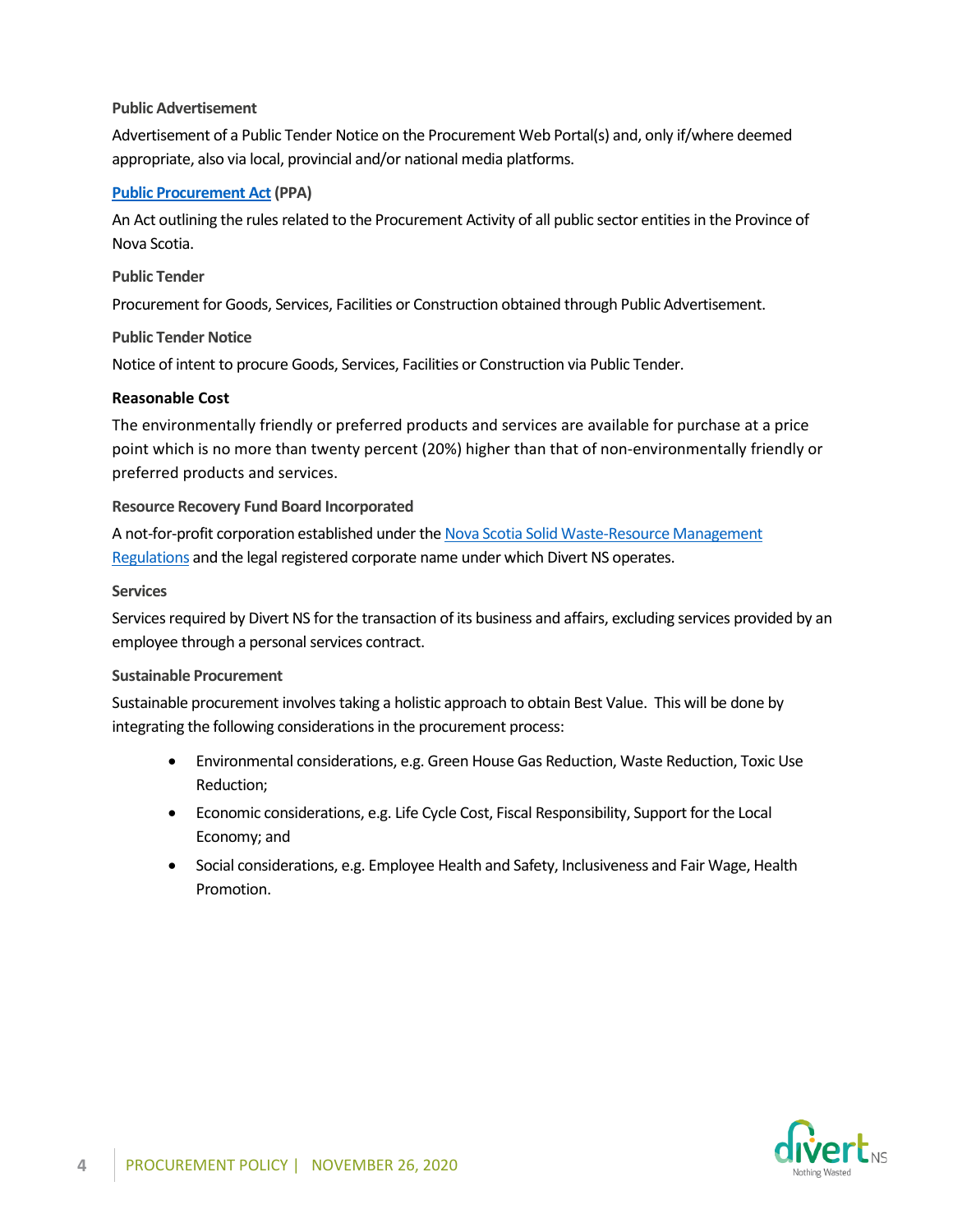# <span id="page-6-0"></span>3.0 EFFECTIVE DATE AND APPLICATION

This latest version of the Divert NS Procurement Policy is effective as of the date first written on this document. Any subsequent revision(s) or amendment(s) to this Policy shall be considered effective as of the date such revision(s) or amendment(s) is/are approved by the Board.

This policy applies to all Procurement Activity of Divert NS and must be adhered to by all Procurement Personnel having responsibility for such Procurement Activity.

The CEO of Divert NS is responsible for ensuring compliance with this policy.

### <span id="page-6-1"></span>4.0 DIRECTIVES

#### **4.1 Low-Value Procurement**

For Goods, Services, Facilities or Construction valued at \$2,500 or less, excluding taxes, quotes are not required.

| $\bullet$ | Goods        | up to and including | \$25,000  |
|-----------|--------------|---------------------|-----------|
| $\bullet$ | Services     | up to and including | \$50,000  |
| $\bullet$ | Facilities   | up to and including | \$50,000  |
|           | Construction | up to and including | \$100,000 |

For all Low-Value Procurement Activity with a Procurement Value not exceeding thresholds outlined above, Procurement Personnel are expected to, as far as practicable, attempt to obtain at least three quotes and award to the proponent offering Best Value. While Procurement Personnel are expected to invite only suitably qualified proponents, they are not to consistently invite bids from only one or a select group of proponents. To this end, quote submissions will be solicited in a fair and open manner and accessing, where/if available, vendor lists generated by previous similar Procurement Activity on th[e Divert NS Procurement Web](https://divertns.bidsandtenders.ca/Module/Tenders/en)  [Portal.](https://divertns.bidsandtenders.ca/Module/Tenders/en) All submissions will be evaluated on a consistent and equitable basis. Where increased competition is appropriate, Procurement Personnel may choose to publicly tender for Goods, Services, Facilities or Construction that fall within the above thresholds.

#### **4.2 High-Value Procurement:**

| $\bullet$ | Goods        | over | \$25,000  |
|-----------|--------------|------|-----------|
| $\bullet$ | Services     | over | \$50,000  |
| $\bullet$ | Facilities   | over | \$50,000  |
| $\bullet$ | Construction | over | \$100,000 |

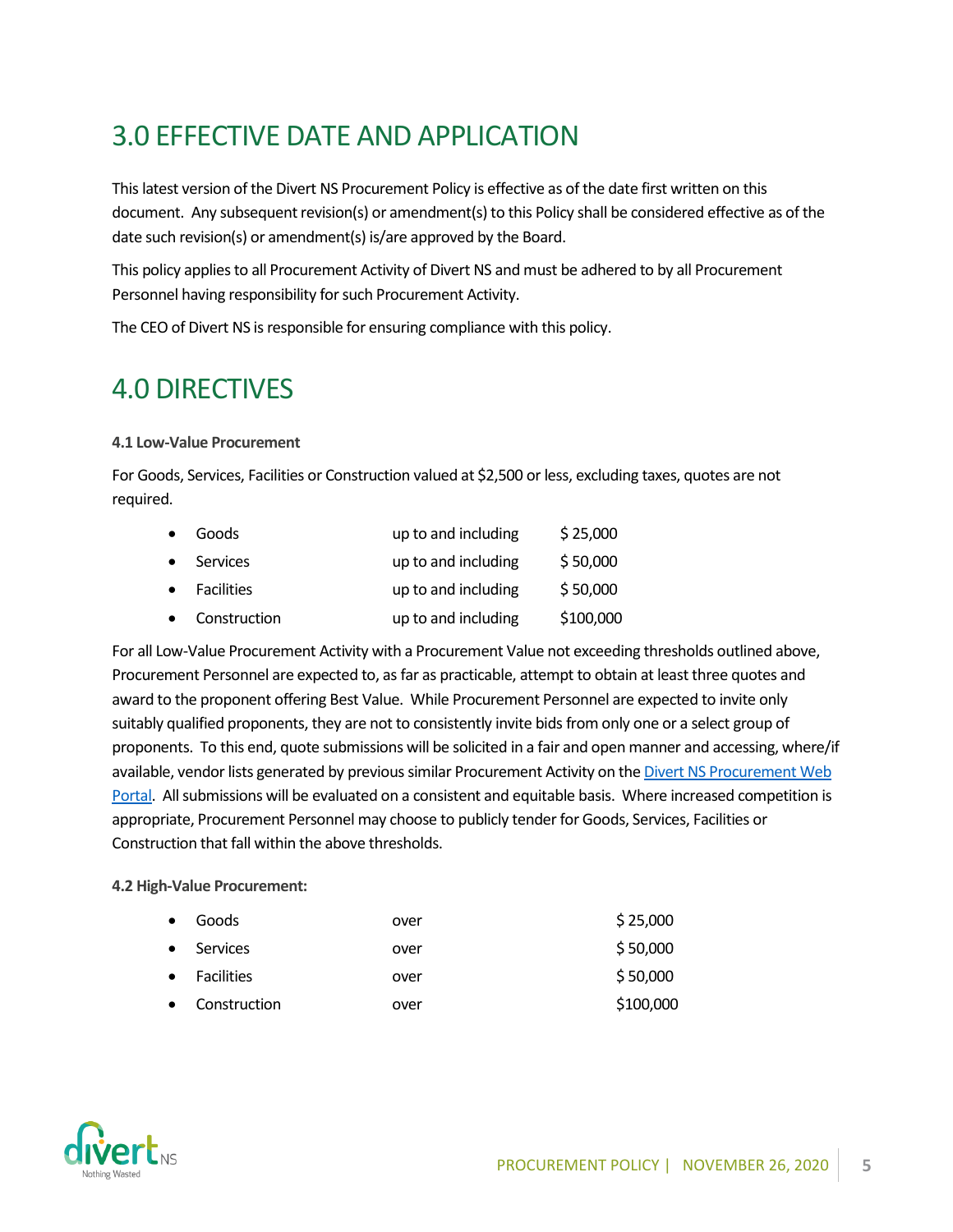All High-Value Procurement Activity with a Procurement Value exceeding thresholds outlined above must be obtained through a Public Tender process. See **Appendix 2** for an outline of the various solicitation tools that can be used for Public Tender. All Public Tender opportunities will be posted on both the Divert NS and Province of Nova Scotia Procurement Web Portals. If/where appropriate, a Public Tender may also be advertised via local, provincial or national media platforms, however there is no obligation to do so. Additionally, if/where appropriate, a Public Tender Notice may be sent to selected proponents to ensure an adequate degree of competition.

For the acquisition of Facilities, the geographic boundaries for a Public Tendershall be established to meet operational requirements but shall not be so limited so as to preclude or unnecessarily reduce the likelihood of receiving competitive bids. The term of the lease should be clearly indicated in the Public Tender, including any renewal term option(s). It is not unusual to have a facilities lease extend for a period of five years with additional five-year options. Options to renew should be at the discretion of Procurement Personnel and be approved by the Divert NS Board. Procurement Personnel are authorized to establish a geographical footprint and class of space required and present a business case supporting their request to the Board for approval. Board approval must be received prior to issuing such Public Tender.

#### **4.3 Sustainable Procurement**

Procurement Personnel shall maintain current knowledge of product and service standards; codes and certifications; changing market conditions; new green products; innovative technologies; and best practices in sustainable procurement. This knowledge is used to identify and implement strategies for maximizing the economic, environmental, and social value of purchases.

Procurement Personnel are responsible for ensuring that any core list of repeat procurement opportunitiesfor Goods and Services contain sustainable criteria to the greatest extent possible, and that sustainable options are identified and promoted in such Procurement Activity. Additionally, Procurement Personnel will develop standard clauses and guidelines for individual procurement projects as needed for environmental attributes; performance requirements related to waste, hazardous chemicals, energy or water use; and social benefits and economic requirements.

### <span id="page-7-0"></span>5.0 ALTERNATIVE PROCUREMENT PRACTICES

In order to balance the need for open, competitive process with the demands of urgent or specialized circumstances, alternative procurement circumstances have been developed. These circumstances must be used only for the purposes intended and not to avoid competition or used to discriminate against specific suppliers. To ensure that they are used appropriately, each circumstance must be documented by Procurement Personnel stating the rationale permitting the alternative procurement circumstance, and signed by the CEO or his/her designate. All documents must be filed and maintained for audit purposes. See **Appendix 1** for a list of the Alternative Procurement circumstances, as well as further requirements on documentation.

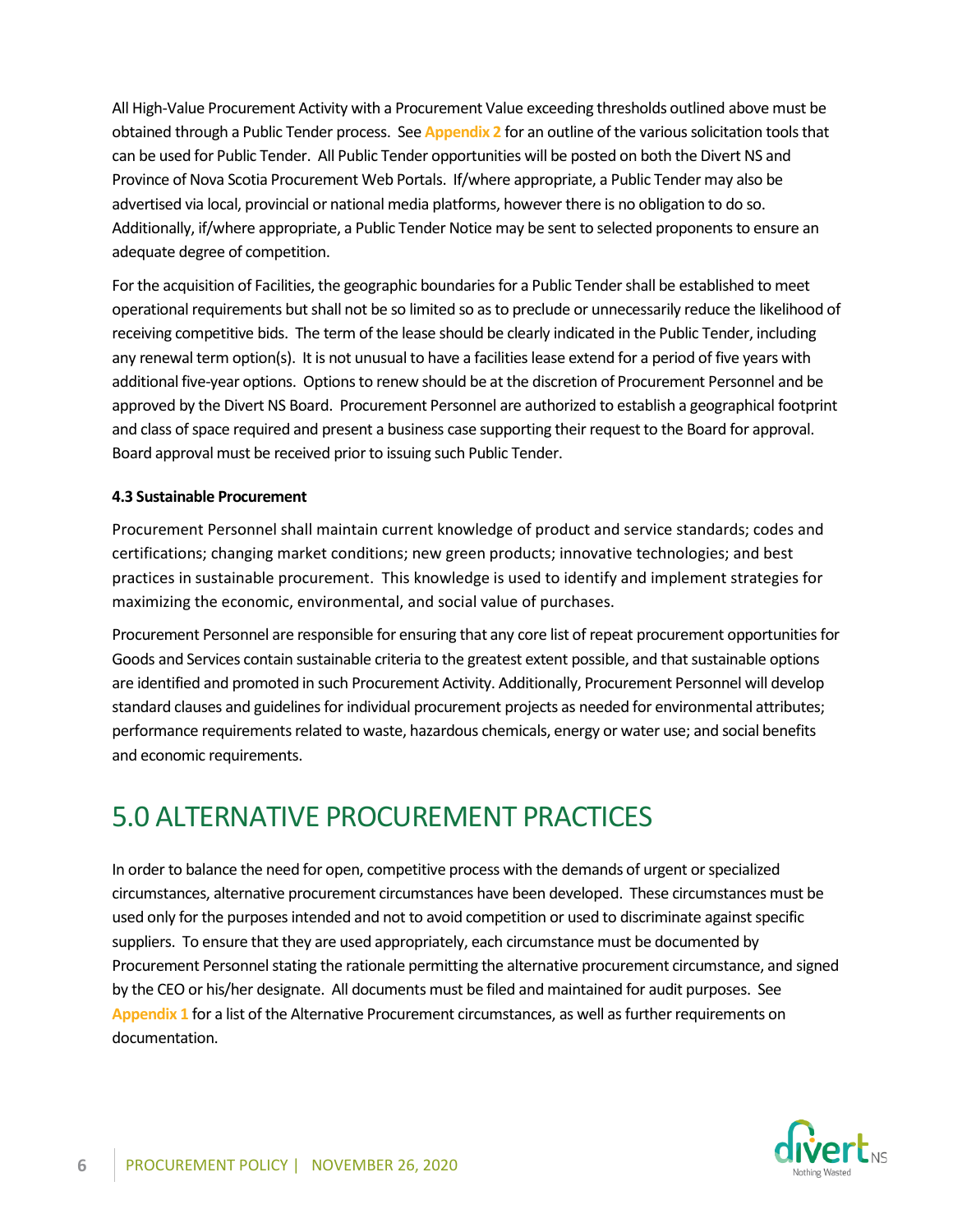# <span id="page-8-0"></span>6.0 BID OPENING, EVALUATION, AND AWARD

#### **6.1 Bid Opening**

Bids are accepted in accordance with the closing date, time and place stipulated in the bid request documents.

#### **6.2 Bid Evaluation**

All bids are subject to evaluation after the opening and before the (contract) award. The solicitation documents must clearly identify the bid requirements, the evaluation method, evaluation criteria based on the purpose and objectives of this policy and, where applicable, weights assigned to each scored criterion.

#### **6.3 Award**

The name of the successful proponent and the (contract) award amount (exclusive of taxes) for all High-Value Procurement Activity shall be posted on both the Divert NS and Province of Nova Scotia Procurement Web Portals. Access to any proprietary information related to the solicitation documents or competing bid submissions is subject to the provisions of th[e Freedom of Information and Protection of Privacy Act.](https://nslegislature.ca/sites/default/files/legc/statutes/freedom%20of%20information%20and%20protection%20of%20privacy.pdf)

#### **6.4 Supplier Debriefing**

At the request of a supplier who submitted a bid, Divert NS will conduct a supplier debriefing session to provide constructive feedback from the evaluation. Suppliers can find out how their proposal scored against published criteria, obtain comments on their bid, and gather information on how future bids may be improved. Supplier's bids are not compared to other bids, nor will information on other bids be provided.

#### **6.5 Supplier Complaint Process (SCP)**

When a supplier is not satisfied with the information provided in a supplier debrief, the supplier may file a complaint in accordance with the Supplier Complaint Process as defined in th[e Public Procurement Act.](https://nslegislature.ca/legc/bills/61st_3rd/3rd_read/b023.htm) The SCP is not a dispute resolution process, but rather is intended to handle supplier complaints and to improve faulty or misleading procurement processes. The SCP is an integral part of a fair and open procurement policy.

### <span id="page-8-1"></span>7.0 FAIR TREATMENT FOR NOVA SCOTIA SUPPLIERS

Divert NS may apply a Nova Scotia preference for required Goodssubject to the following conditions/limitations:

- the Goods are readily available and manufactured/produced by a Nova Scotia Supplier; and
- the value of the Goods does not exceed \$10,000.

Divert NS may also restrict certain Low-Value Procurement Opportunities solely to Nova Scotia Suppliers.

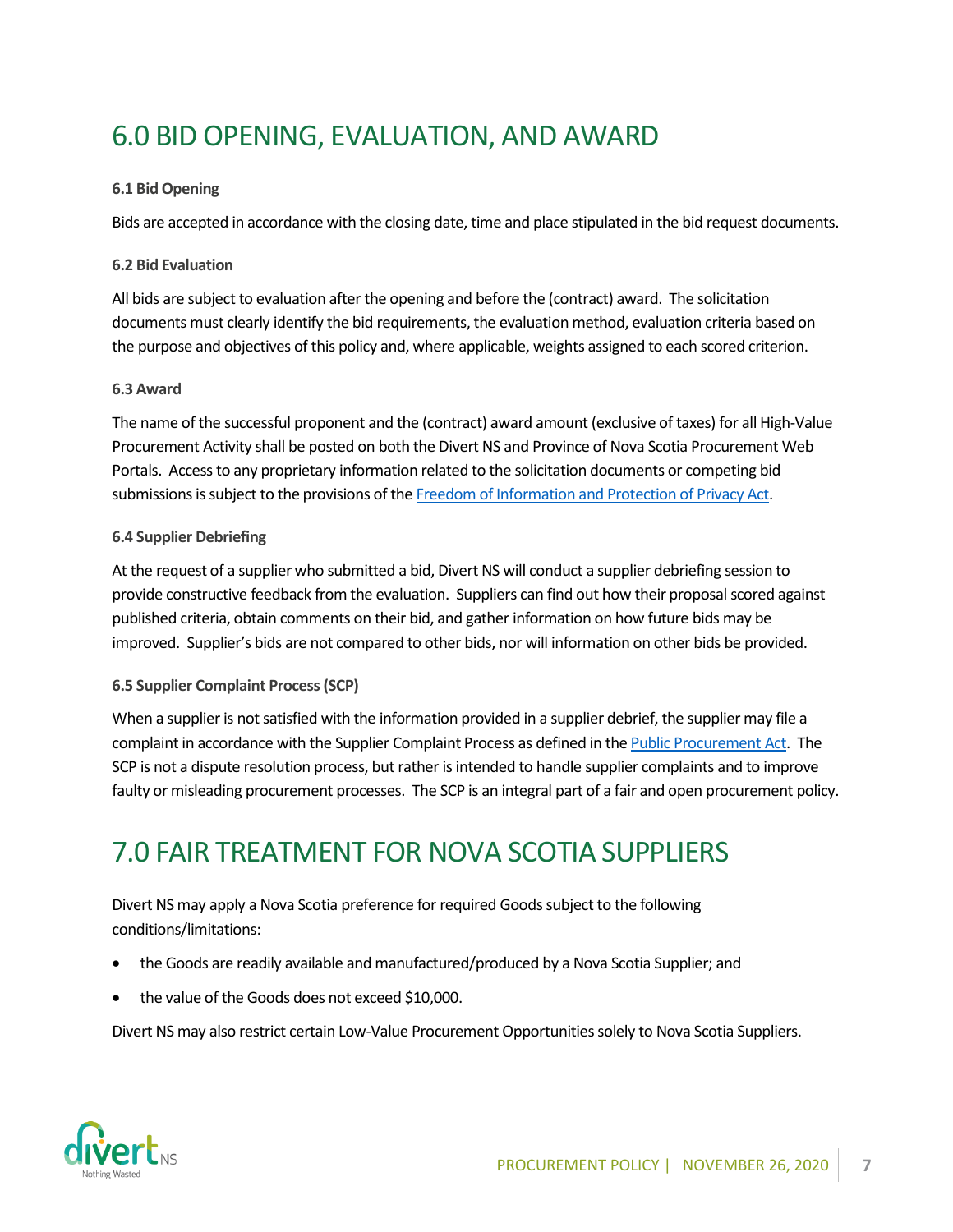Any decision to apply a preference for Nova Scotia Goods, or restrict certain Low-Value Procurement Opportunities solely to Nova Scotia Suppliers shall:

- $\checkmark$  be guided by the principles of Best Value and Reasonable Cost as defined in this Policy;
- $\checkmark$  respect approved/available budget amounts for such Procurement Opportunities;
- $\checkmark$  be approved by the CEO or his/her designate; and
- $\checkmark$  be clearly stated in any documentation issued for such Procurement Opportunities.

# <span id="page-9-0"></span>8.0 OTHER CONSIDERATIONS

#### **8.1 Cooperative (Joint) Procurement**

Procurement Personnel are encouraged to look for opportunities to collaborate with government and/or peer agencies when the arrangement may result in overall cost savings or other substantial advantages. Examples of joint procurement may be for commonly used goods, services, fuel oil, natural gas, telecommunications, etc.

#### **8.2 Standing Offers**

Procurement Personnel may access all Province of Nova Scotia standing offers, should they wish to make use of the savings opportunities.

## 9.0 OBLIGATIONS UNDER THE PUBLIC PROCUREMENT ACT

In addition to the areas already covered by this policy, the following are additional obligations of the Public Procurement Act that Divert NS is required to adhere to with its Procurement practices.

#### **9.1 Terms and Conditions**

Every Public Tender notice must include or have attached the terms and conditions that govern the purchase of Goods, Services, Facilities or Construction. The terms and conditions of every Public Tender notice must be consistent with the Atlantic Standard Terms and Conditions for the procurement of Goods, Services or Facilities, and consistent with the Construction Contract Guidelinesfor the procurement of Construction.

#### **9.2 Posting Tender Notices and Awards**

All procurement opportunities subject to a Public Tender must be advertised on the Province of Nova Scotia Procurement Web Portal. Divert NS must also post, on the site, the name of the successful proponent and the (contract) award amount (exclusive of taxes).

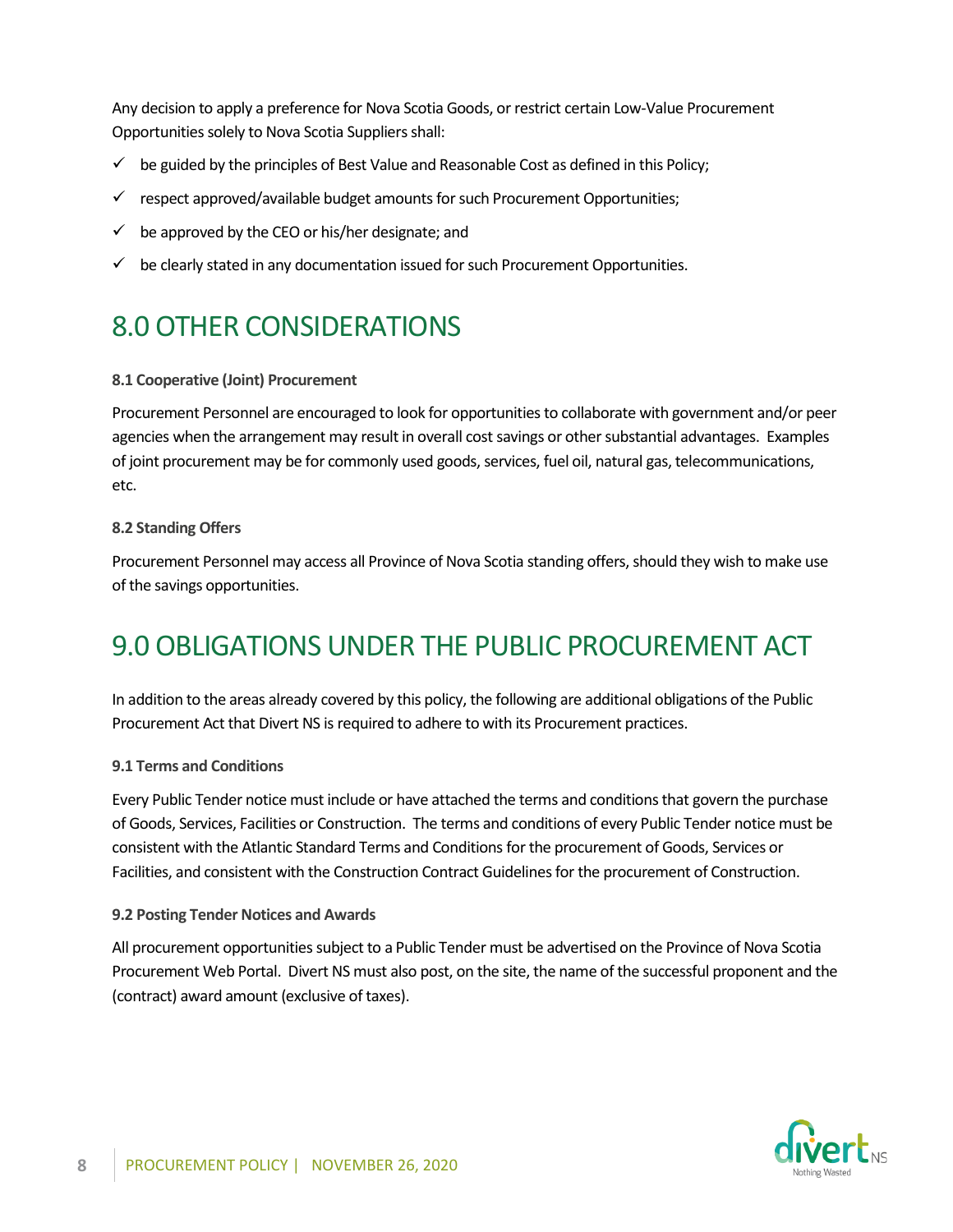#### **9.3 Code of Ethics**

Procurement Personnel and board members must ensure their conduct in relation to Procurement Activity is consistent with the "Duties of public sector entity employees" in the Public Procurement Act. This includes a request for removal from a Procurement Activity when a personal conflict of interest is perceived.

#### **9.4 Other**

#### *Policy Posting*

Procurement Personnel will ensure a current version of this policy is posted on th[e Divert NS website.](https://divertns.ca/assets/files/ProcurementPolicy.pdf)

#### *Supplier Development Activities*

Procurement Personnel will make every attempt where appropriate to participate in vendor outreach activities as requested by the Procurement Governance Secretariat.

#### *Regulations*

Procurement Personnel will make sure that procurement practices remain consistent with any regulations that are adopted under the Public Procurement Act.

### <span id="page-10-0"></span>10.0 AMENDMENTS

This policy may be amended from time to time with the approval of the Board. Such amendments shall be communicated to the public on the Divert NS website.

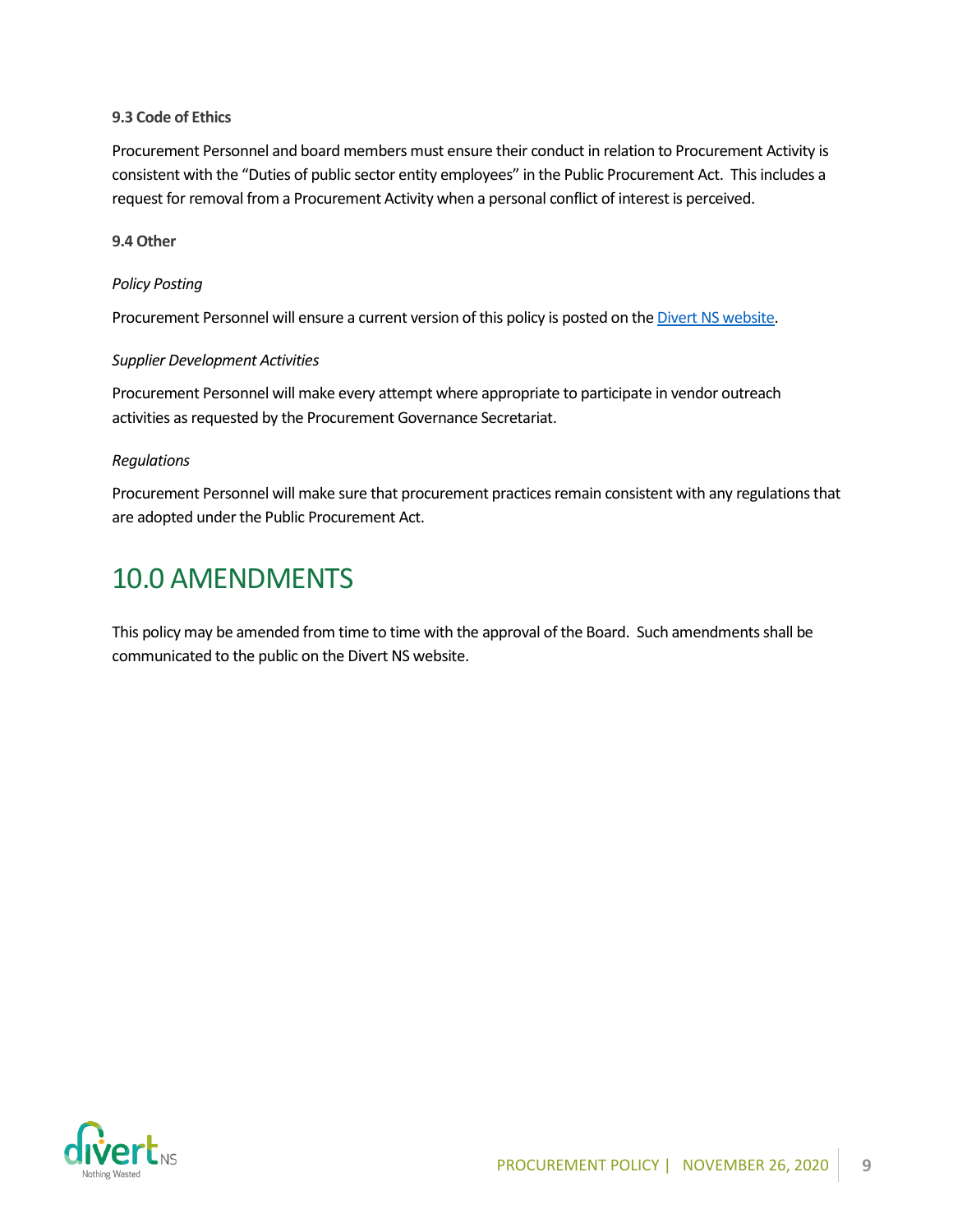### **APPENDIX 1**

#### **Alternative Procurement Approval, Consultation and Reporting Process**

#### *Low-Value*

The CEO may delegate signing authority for low-value alternative procurement transactions to the Director of a given business area. No further approvals will be necessary. The CEO will ensure persons with delegated signing authority will be held accountable for their actions and that all procurement activities by Procurement Personnel are properly documented and filed for follow up and audit. The CEO shall remain accountable for the proper use of alternative procurement transactions.

#### *High-Value*

Procurement Personnel wishing to make use of a high-value alternative procurement practice (with the exception of an emergency), must consult with the CEO to obtain his or her approval and identify the most appropriate means by which to proceed with the satisfaction of the requirement. If in agreement, the CEO may direct Procurement Personnel to proceed with the procurement. The CEO may wish to confer with provincial government procurement officials for discussion, validation and or alternative options.

The CEO may delegate signing authority for high-value alternative procurement transactions to an Acting CEO in his or her absence. A letter delegating signing authority for high-value alternative procurements must be approved by the Board. All appropriate documentation will be maintained on file for audit purposes. The CEO will ensure persons with delegated signing authority will be held accountable for their actions. The CEO shall remain accountable for the proper use of alternative procurement transactions.

#### **Alternative Procurement Circumstances**

#### *No Threshold Restrictions*

Divert NS may use the following Alternative Procurement circumstances as described below for the procurement of Goods, Services, Facilities or Construction, with no threshold restrictions:

- Where an unforeseeable situation of urgency exists and the Goods, Services, Facilities or Construction cannot be obtained in time by means of open procurement procedures. Entities must ensure inadequate planning does not lead to inappropriate use of this exemption
- Where goods or consulting services regarding matters of a confidential or privileged nature are to be purchased and the disclosure of those matters through an open tendering process could reasonably be expected to compromise government confidentiality, cause economic disruption or otherwise be contrary to the public interest
- Where compliance with the open tendering provisions set out in this Chapter would interfere with a Party's ability to maintain security or order or to protect human, animal or plant life or health

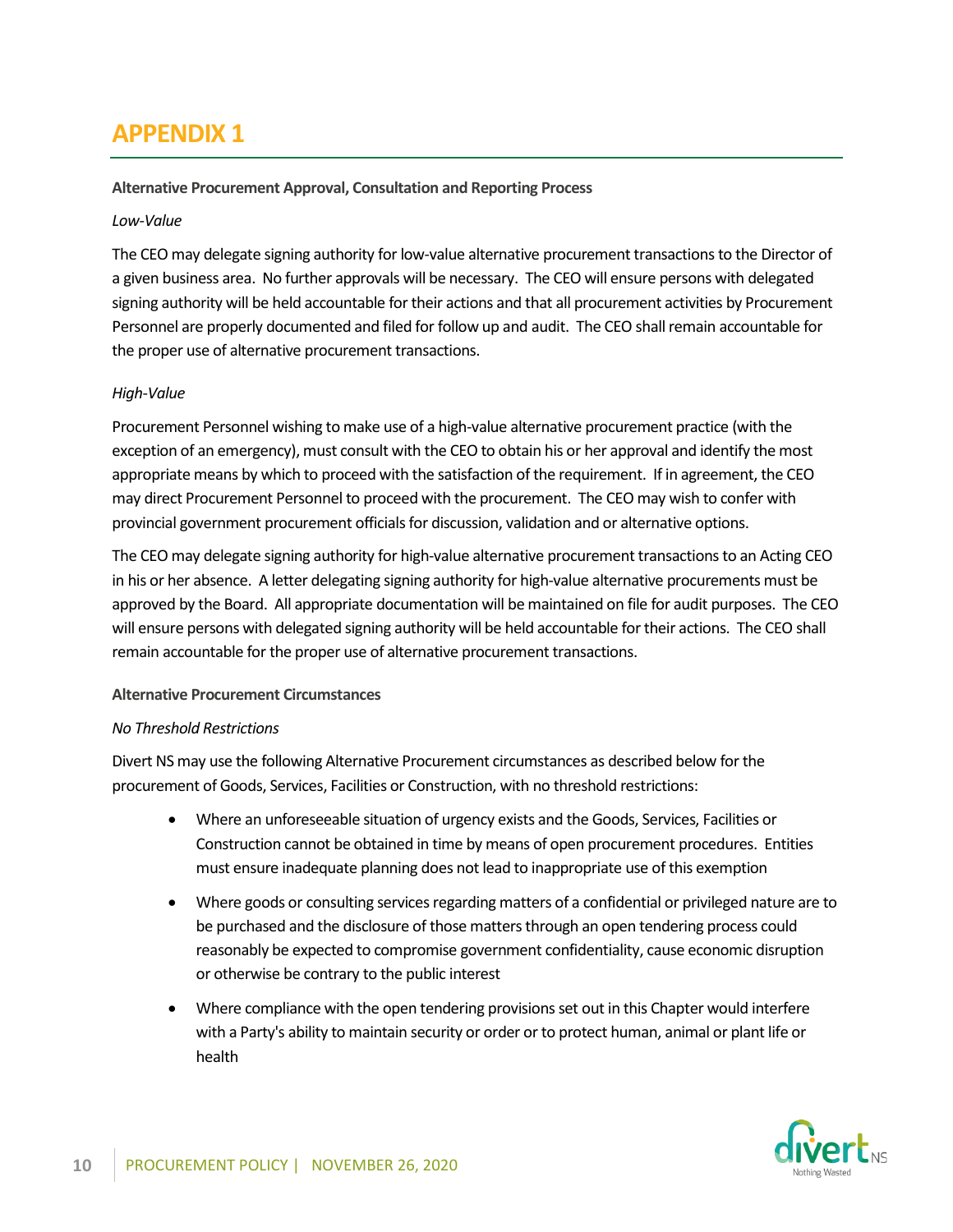- In the absence of tenders in response to an open or selective tender, or when the tenders submitted have been collusive, or not in conformity with the essential requirements in the tender
- To ensure compatibility with existing products, to recognize exclusive rights, such as exclusive licenses, copyright and patent rights, or to maintain specialized products that must be maintained by the manufacturer or its representative
- Where there is an absence of competition for technical reasons and the goods or services can be supplied only by a particular supplier and no alternative or substitute exists
- For the procurement of goods or services the supply of which is controlled by a supplier that is a statutory monopoly
- For the purchase of goods on a commodity market
- For work to be performed on or about a leased building or portions thereof that may be performed only by the lessor
- For work to be performed on property by a contractor according to provisions of a warranty or guarantee held in respect of the property or the original work
- For the procurement of a prototype or a first good or service to be developed in the course of and for a particular contract for research, experiment, study or original development, but not for any subsequent purchases
- For the purchase of goods under exceptionally advantageous circumstances such as bankruptcy or receivership, but not for routine purchases
- For the procurement of original works of art
- For the procurement of subscriptions to newspapers, magazines or other periodicals
- For the procurement of real property
- For the procurement of goods intended for resale to the public
- For the procurement from philanthropic institutions, prison labor, persons with disabilities, sheltered workshop programs or through employment equity programs
- For the procurement from a public body or a non-profit organization
- For the procurement of services of expert witnesses, specifically in anticipation of litigation or for the purpose of conducting litigation

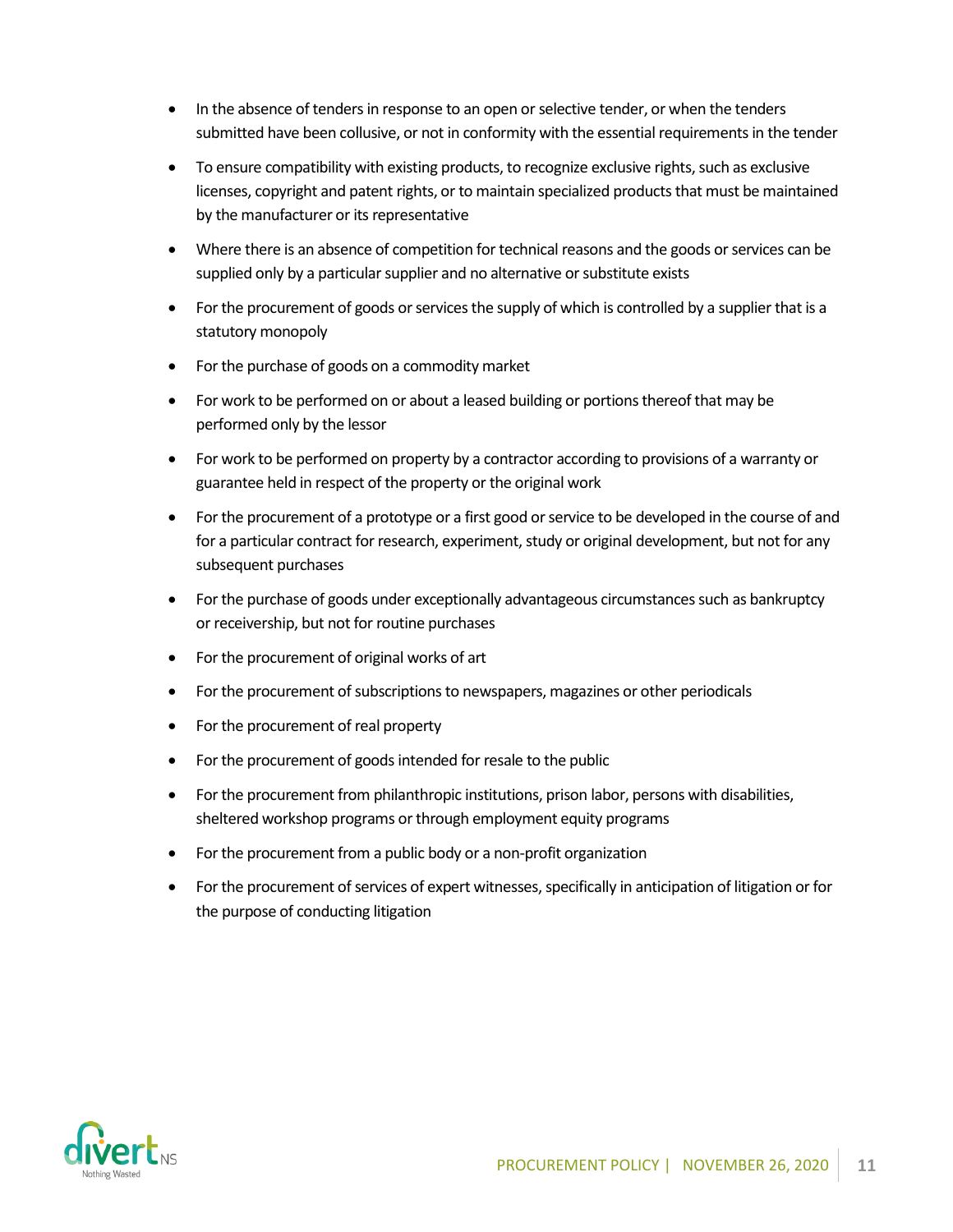#### *Threshold Restrictions*

Divert NS may use the following Alternative Procurement circumstances as described below, up to the highvalue thresholds of this policy.

- For the procurement of goods or services for the purpose of evaluating or piloting new or innovative technology with demonstrated environmental, economic or social benefits when compared to conventional technology, but not for any subsequent purchases
- For procurement that fosters the development of minority businesses

### **APPENDIX 2**

Below is an outline of the various solicitation tools that can be used to facilitate acquisition of Goods, Services, Facilities or Construction.

#### **Request for Proposal (RFP)**

Used when a Proponent is invited to propose a solution to a problem, requirement, or objective. Proponents are requested to submit detailed proposals (bids) in accordance with predefined evaluation criteria. The selection of the preferred/successful proposal is based on the effectiveness, value and price of the proposed solution. Negotiations with a preferred/successful Proponent may be required to finalize any aspect of their proposal.

#### **Negotiated Request for Proposal (NRFP)**

Used to procure more complex Goods or Services where Proponent responses may help inform the final specifications or performance terms, and Proponent ranking is based on highest score. The NRFP will allow for contract negotiation with the preferred or selected Proponent(s).

#### **Request for Construction (RFC)**

Used to publicly tender for the construction, reconstruction, demolition, remediation, repair or renovation of a building, structure, road, bridge or other engineering or architectural work. When a Proponent is invited to bid on a Construction project the tender documents usually contain a set of terms and conditions and separate bid form that apply to that specific project. Proponents are requested to submit a response (bid) in accordance with predefined criteria. The selection of the successful proposal is based on a number of factors as described in the tender documents. A Request for Construction usually does not include professional consulting services related to the Construction contract, unless they are included in the specifications.

#### **Request for Quotation (RFQ)**

Used primarily to procure Goods, and in certain instances Services, with a minimum specification. Award is usually made based on the lowest price meeting the specification. An RFQ does not normally, but sometimes may, include evaluation criteria.

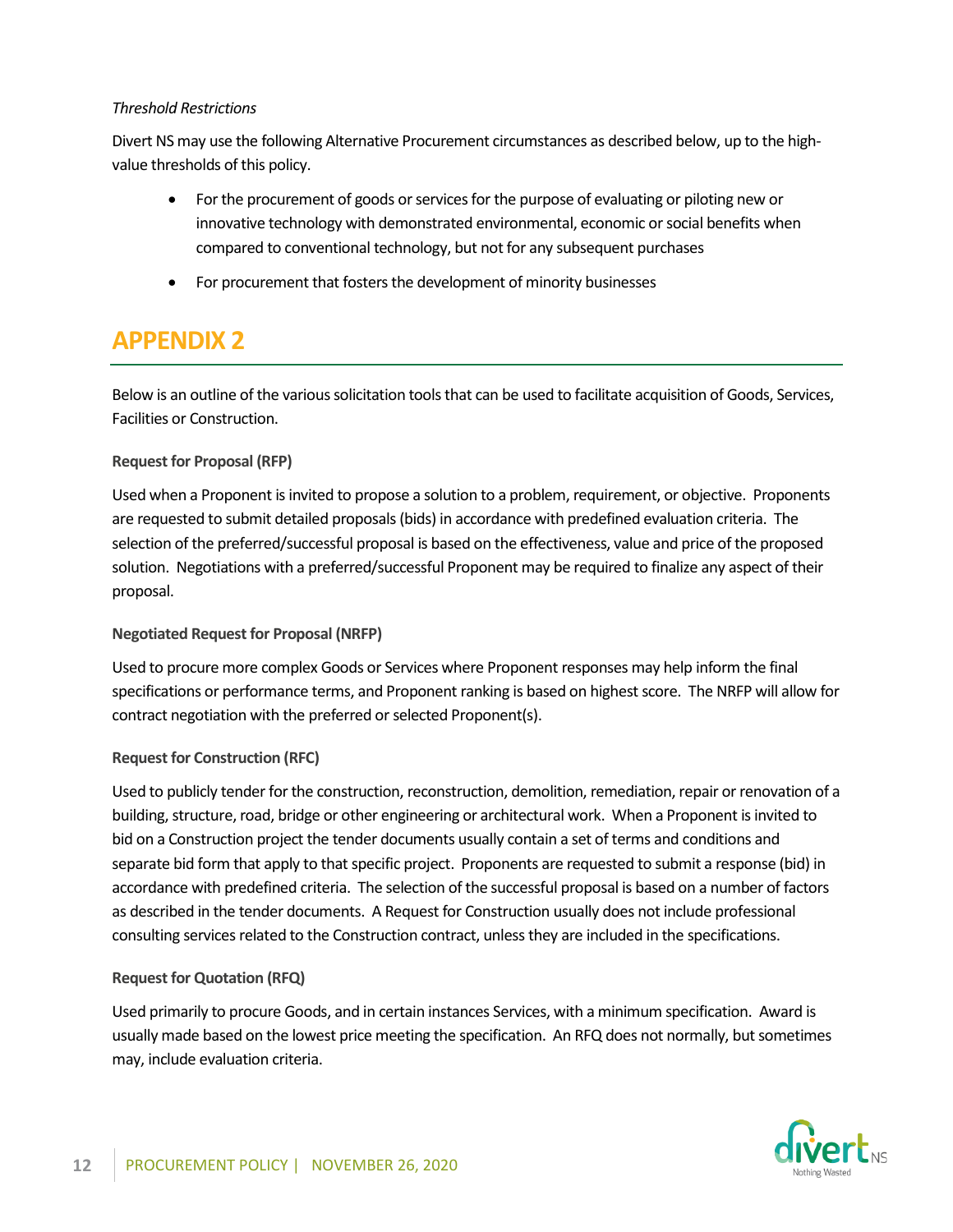#### **Request for Standing Offer (RSO)**

Used to procure commonly used Goods or Services via Public Tender. The term of the standing offer can vary in duration but will be clearly defined in the tender documents. RSOs may include evaluation criteria depending on the requirement.

**Request for Expression of Interest (REI)**

Used, and sometimes referred to, as a Pre-Qualification where Proponents are invited to propose a solution to a problem. Similar to, but less complex than, an RFP, the REI is a first stage in the procurement process. Responses will typically be evaluated and Proponents short-listed according to their scoring. Short-listed Proponents will secure an invitation to respond to a second-stage RFP. The REI does not normally require pricing and does not prohibit Proponents that are not short-listed from participating in the subsequent RFP process.

### **APPENDIX 3**

Products and/or services that are environmentally friendly/preferable refers to their ability to:

- 1. **Conserve resources**  which means
	- (a) evaluating and reducing the need to purchase goods, materials and services
	- (b) purchasing goods, materials and services that use recycled products
	- (c) purchasing goods and materials with structures that require less material to manufacture
	- (d) purchasing goods and materials that require less packaging
	- (e) reusing, recycling and recovering goods and materials.
- 2. **Conserving energy** which means
	- (a) purchasing goods, materials and services where the consumption of energy (electricity and fossil fuels) during production, transportation, usage and/or delivery is minimized
	- (b) purchasing goods, materials and services where renewable forms of energy are substituted during production, transportation, usage and/or delivery for non-renewable forms of energy
	- (c) purchasing and using goods, materials and services that have or use a structure that facilitate energy efficiency and resource conservation
- 3. Promoting pollution prevention, waste reduction and diversion which means
	- (a) purchasing goods and materials that are easy to recycle
	- (b) purchasing goods and materials with structures that facilitates disassembly for processing, recycling and waste management
	- (c) purchasing goods and materials packed with recycled materials or materials that are recyclable
	- (d) purchasing goods and materials with a manufacturing process that minimizes the creation of waste and pollutants at source